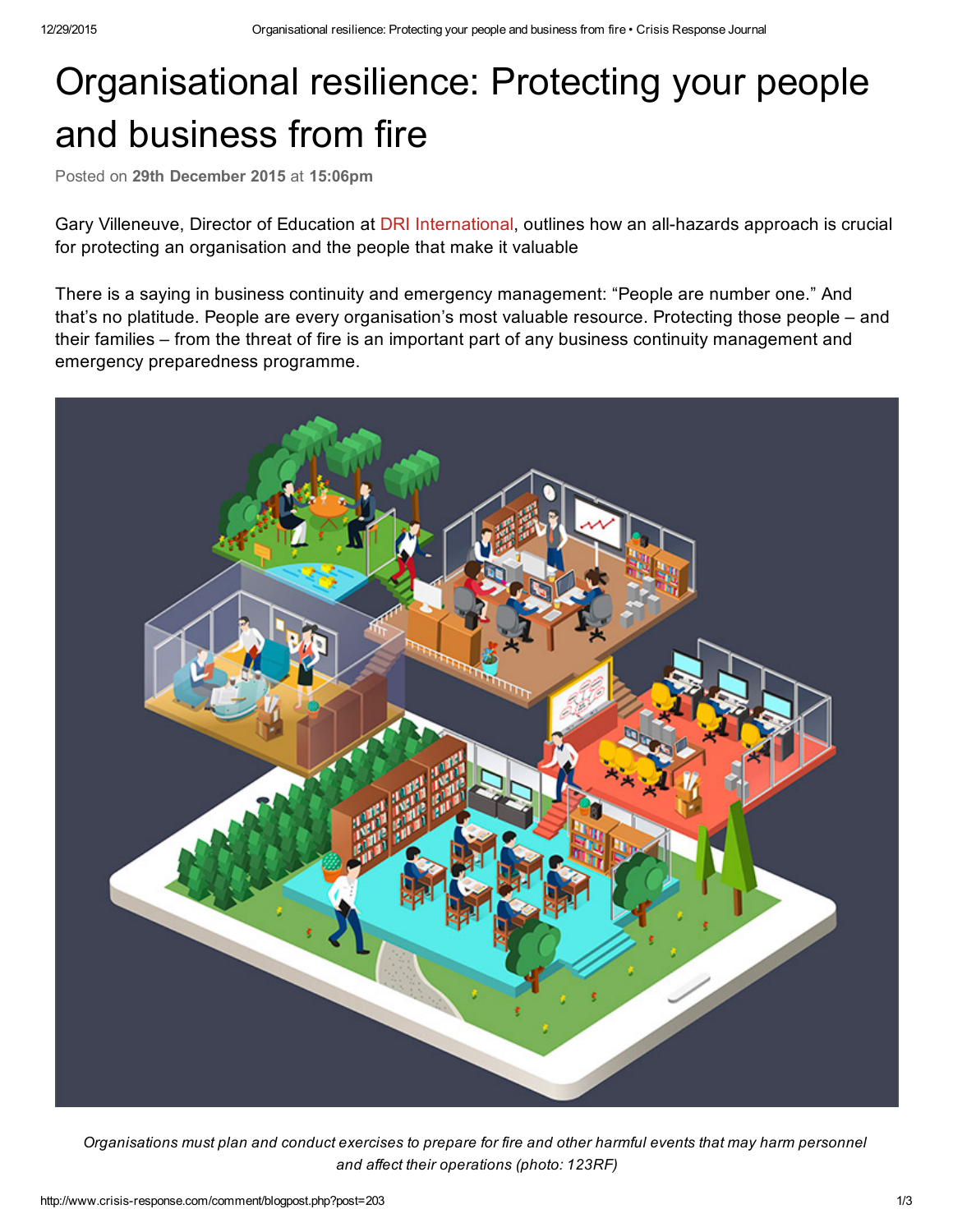The effectiveness of an organisation's response to fire emergencies depends on planning, training, and exercises. Using the all-hazards approach is important in that planning. However, if developed plans have deficiencies and the organisation does not conduct exercises, no one will know those weaknesses are there.

A first step in building a fire preparedness plan is identifying key elements. Awareness and training increase the expertise and knowledge needed to prepare an organisation for a fire-based event. Fire extinguishers, detection, and suppression systems, a good relationship with local fire departments, and hazard insurance also are important.

The Disaster Recovery Institute (DRI) International Professional Practices for Business Continuity Management define the requirements to develop and implement the organisation's plan for response to emergency situations that may impact safety of the entity's employees, visitors or other assets. The organisation's emergency response plan should document how it will respond to emergencies, including fire events, in a co-ordinated, timely, and effective manner to address life safety and stabilisation of emergency situations until the arrival of trained or external first responders.

The Professional Practices also provide the framework to identify, develop, communicate, and exercise a crisis communications plan to address how communications will be handled by an organisation before, during and after an event. The crisis communications plan is developed collaboratively with the organisation's public information and internal information resources – where they exist – to ensure consistency of the entity's communications. The plan should address the need for effective and timely communication between the organisation and all the stakeholders impacted by an event or involved during the response and recovery efforts.

So, what are the right prevention messages and delivery vehicles in case of a fire emergency?

Organisations should develop and exercise their emergency response plans, such as evacuation procedures to help protect personnel from harm. Emergency response plans should contain:

- Contact information for personnel, response teams, and external organisations
- Clearly marked evacuation routes to at least two assembly areas;
- Provisions for individuals with special needs and disabilities;
- Procedures to help ensure all personnel, employees and visitors, are accounted for;
- Inventory lists for supplies and materials needed to respond to a fire event; and
- Preparations for communicating with individuals and external organisations

Organisations should also employ the Incident Command System (ICS) as their emergency management structure and approach for directing and controlling their response to overseeing catastrophic and disaster events. The ICS is a standardised methodology to command, control, and co-ordinate emergency response within which responders from multiple agencies can effectively handle serious events such as fires. The ICS is an integral part of the US Federal Emergency Management Agency's (FEMA's) National Incident Management System (NIMS).

Additionally, private and public sector organisations alike should build awareness and training programmes. Such programmes make relevant information available and increase the level of education among employees.